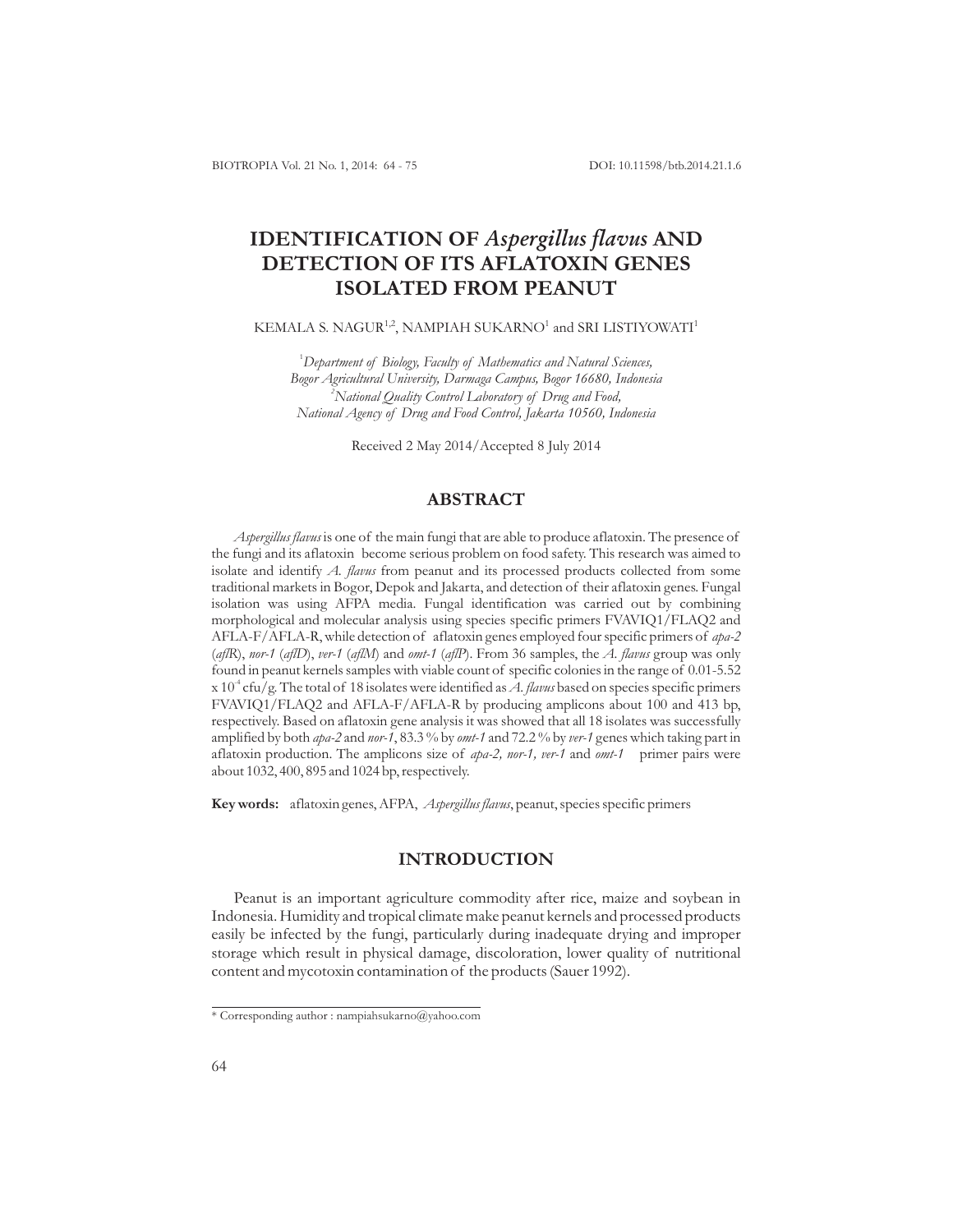#### Identification of Aspergillus flavus and Detection of its Aflatoxin - Kemala S. Nagur et al.

Mycotoxin causes a serious problem to human and animal health. Aflatoxin is the most toxic compound in mycotoxin group, it is carcinogenic and teratogenic (JECFA 1997). There are four natural forms of aflatoxin, namely  $B_1$  (AFB<sub>1</sub>),  $B_2$  (AFB<sub>2</sub>),  $G_1$  $(AFG_1)$  and  $G_2$  (AFG<sub>2</sub>). AFB<sub>1</sub> was the most hazardous one because it was very carcinogenic among other forms of aflatoxin and usually found at the highest concentration in contaminated food including peanut and processed peanut products (Pitt 2000). Aflatoxin was mostly produced by Aspergillus flavus and A. parasiticus, the two species belong to the *Aspergillus* section Flavi. A. *parasiticus* produces both AFB and AFG, while *A. flavus* produces only  $\mathrm{AFB}_1$  and  $\mathrm{AFB}_2$ , but not all strains of *A. flavus* are able to produce aflatoxin (Pitt & Hocking 2009).

The aflatoxin quantification was mostly done by instrument for chemical analysis of the toxin such as TLC and HPLC but the studies for level of fungal infection and the identification of species aflatoxin producing fungi could be an alternative for indicating the quality of the food and feed products before the toxin was produced. Several studies had been done to detect, quantify and identify species of aflatoxigenic fungi by using specific medium *Aspergillus flavus-parasiticus* agar (AFPA) developed by Pitt et al. (1983). This medium is suitable and recommended for determining A. flavus and A. parasiticus in food and feed due to its simplicity in application since the detection needs only 2 days incubation of the fungi. The AFPA medium, however, could not differentiate A. flavus from A. parasiticus. Therefore, further differentiation between them need to use morphological characteristics by microscopic and culture techniques. These techniques, however, are time consuming and may result in false positive. The AFPA medium also can not differentiate between aflatoxigenic and nontoxigenic A. flavus. Several studies had been done by using Polymerase Chain Reaction (PCR)-based methods using full length of ITS regions and species specific primers to identify A. flavus. These methods are more sensitive compared to that of conventional method. There are several species specific primers available to identify A. flavus such as two primer pairs FVAVIQ1/FLAQ2 (Sardinas et al. 2011) designed from ITS2 rDNA region and AFLA-F/AFLA-R (Hue et al. 2013) designed from aflatoxin biosynthesis sequences published on Genebank. Their studies indicated that the primers are very specific and able to amplify A. flavus only.

It has been reported that not all strains of A. flavus are aflatoxin producer. It is, therefore, important to detect A. flavus carrying aflatoxin gen for controlling the aflatoxin contamination on the products. This determination is also important to be done before the toxin is expressed in early development of the fungi. The aflatoxin biosynthesis pathway involved 25 genes that clustered in a 75-kb DNA region (Bhatnagar et al. 2006). There are four pairs of primers, apa-2, nor-1, ver-1 and omt-1, available to identify aflatoxin genes in A. flavus. The apa-2 gene (= af/R) involved in regulation of aflatoxin biosynthesis by controlling the expression of the nor-1 and ver-1 genes (Liu & Chu 1998; Woloshuk et al. 1994). The nor-1 gene encodes norsolorinic acid reductase and converts norsolorinic acid to averantin (Chang et al. 1992). The ver-1 gene encodes versicolorin A dehydrogenase, and converts versicolorin A to sterigmatocystin (Skory et al. 1992). The omt-1 gene encodes sterigmatocystinomethyltransferase and is required for conversion of demethylsterigmatocystin and dehydrodemethylsterigmatocystin to sterigmatocystin and dihydrosterigmatocystin,

65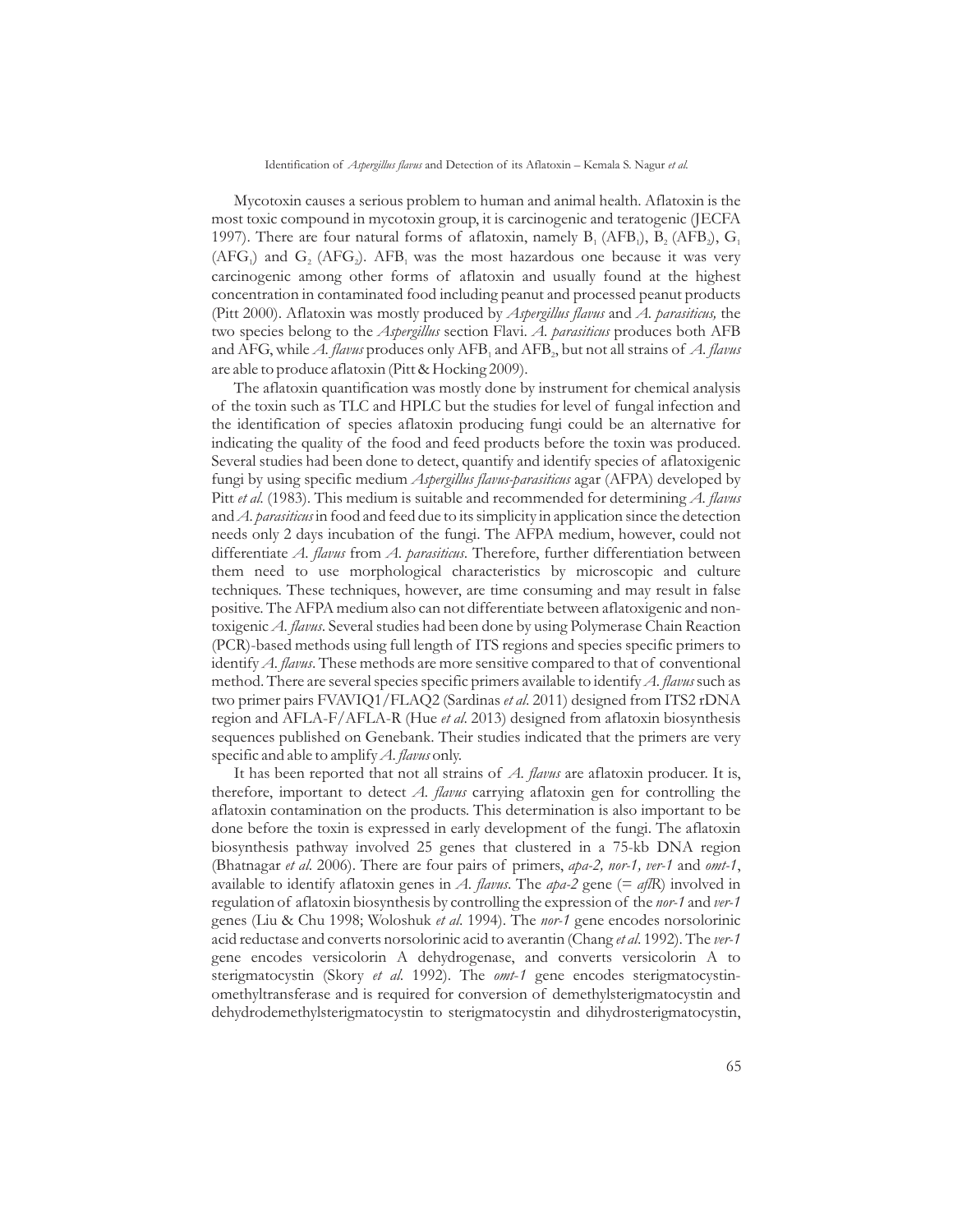respectively (Yu et al. 1995a). All of these primers had been studied and used to detect toxigenic A. flavus in grains, foods and feeds successfully (Farber et al. 1997; Manonmani *et al*. 2005).

A. flavus is able to grow on various nutrient sources. In Indonesia, many commodities such as peanuts, maize, pepper and feed ingredients were reported to be contaminated by the fungi and caused high level of aflatoxin concentration in the commodities. About 70% of the peanut kernels samples collected from retailers in Bogor, Cianjur and Wonogiri Regency contained more than 15 ppb of aflatoxin. The highest percentage of peanut kernels infected by A. flavus was found at the retails level in the traditional markets (Dharmaputra et al. 2005; 2007).

Early detection of aflatoxin producer fungi needs to be done in order to improve quality of the commodities and to make strategy on prevention and control of aflatoxin contamination in the products. The aim of this study was to detect growth of aflatoxin producing fungi *A. flavus* by isolation and identification of the fungi and detection of fungal ability to produce aflatoxin from peanut kernel and its processed products. Fungal isolation was conducted using AFPA specific medium, identification was done by combining method of morphology and molecular, and detection of aflatoxin genes involved in aflatoxin biosynthesis pathway was carried out using aflatoxin specific producer primers.

# **MATERIALS AND METHODS**

### Isolation of *Aspergillus flavus* group

Total of 36 samples of peanut kernels, roasted peanuts with skin pod, flour-coated peanuts, and branded *bumbu pecel* (dry peanut sauce) were collected from traditional markets in Bogor, Depok and Jakarta. Fungal isolation was done by the dilution plating method on AFPA medium (NMKL 2004). Briefly, the method was as follows: twenty five grams of each samples was grounded separately using blender in medium speed then suspended in solution containing 0,1% peptone and 0,025% Tween 20 (1:10, w/v). The were samples then homogenized by stomacher for 2 min and treated into several serial dilutions down to 1:1000. A quantity of 100  $\mu$ l of each dilution was spread onto duplicate AFPA plates (Oxoid) using sterile glass rod, incubated at 30 ±1ºC for 48±3 h. Specific colonies with bright yellow orange on back side of plates were recorded as the number of colony forming units (cfu). The colonies were cultured and maintained on Potato Dextrose Agar medium for further analysis.

### **Identification of** *Aspergillus flavus group*

Isolated A. flavus group wes identified by combining morphological and molecular method. The morphological identification followed the method of Pitt & Hocking (2009) by using colony, phialid, vesicle and spore characteristics. Molecular analysis was carried out using two species specific primers of FVAVIQ1/FLAQ2 and AFLA-F/AFLA-R developed by Sardinas et al. (2011) and Hue et al. (2013). For comparison on PCR analysis, five strains were also used as standard cultures for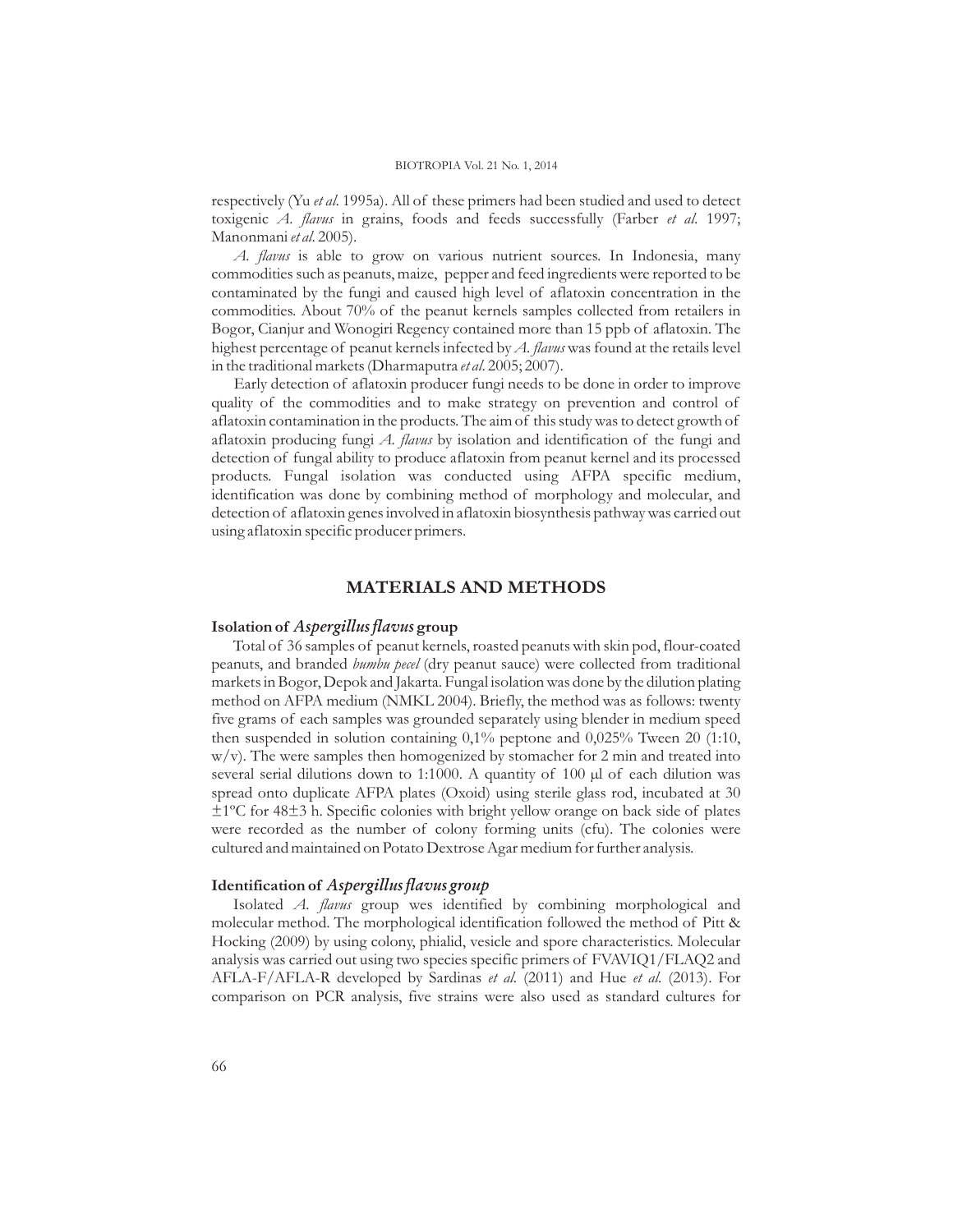positive and negative control. The strains were A. flavus 747 obtained from SEAMEO BIOTROP (Bogor, Indonesia), A. flavus NBRC 33021 and A. flavus NBRC 30107. Two other non *A. flavus, A. parasiticus* NBRC 33224 and *A. nomius* NBRC 33223 were also included in the analysis.

Fungal DNA was extracted from mycelium using SDS lysis buffer according to the method of Raeder and Broda (1985) with some modification by using phenolchloroform-isoamyl alcohol (PCI) and chloroform-isoamyl alcohol (CI) instead of chloroform and isopropanol. Each fungal strain was grown in 100 ml flask containing 50 ml Potato Dextrose Broth (PDB) in rotary shaker agitated at 100 rpm in room temperature for 3 days. At harvest, the mycelium was filtered using Whatman #2 and washed with sterile distilled water. One gram of washed mycelium was grounded using mortar and liquid nitrogen. The SDS lysis buffer (200 mM Tris-HCl pH 8.5; 250 mM NaCl; 25 mM EDTA; 0.5% SDS) was followed by PCI (25:24:1) and CI (24:1), then sodium acetate (NaOAc) and absolute ethanol for precipitation. The DNA resuspended in 50  $\mu$ l TE 1x (10 mM Tris-HCl pH 8, 1 mM EDTA) and 0,2 x volume of RNAse 1 mg/ml. DNA concentration measured by Nanodrop 2000 Spectrophotometer (Thermo Scientific) and kept in -20ºC for further analysis.

PCR reactions were performed using two pairs of species specific primers for identification of A. flavus. The pair of primers were FVAVIQ1/FLAQ2 and AFLA-F/AFLA-R with the sequences 5'-GTCGTCCCCTCTCCGG-3' for FVAVIQ1 and 5'-CTGGAAAAAGATTGATTTGCG-3' for FLAQ2 to amplify a fragment of 100 bp (Sardinas et al. 2011); 5'-GGTGGTGA-AGAAGTCTATCTAAGG-3' for AFLA-F and 5'-AAGGCATAAAGGGTGTGGAG-3' for AFLA-R to amplify a fragment of 413 bp (Hue et al. 2013). Amplification of fungal DNA was performed in a total volume of 25 µl. The reaction mixtures contained of 12.5 µl PCR master mix 2x (Promega), 12.5 pmol of each primer, ±100 ng DNA template and nuclease free water. Amplification reaction was performed as follows: pre-denaturation for 5 min at 94°C and followed by 35 cycles of 30s at 94°C for denaturation, 60s at 58°C for annealing, 90s at 72°C for extension, and 7 min at 72°C for final extension by using the Multigene Optimax thermal cycler (Labnet International, Inc).

The PCR products were analyzed on 1.0% agarose gel in 1x TAE buffer, stained with ethidium bromide solution and visualized under UV light illumination (G Box Syngene). A positive control (DNA of *A. flavus* from standard cultures) and negative control (no DNA target and DNA of A. parasiticus NBRC 33224 and A. nomius NBRC 33223) were included in this analysis.

#### **Detection of genes involved in biosynthesis of aflatoxin**

All isolates showed positive result after amplification using FVAVIQ1/FLAQ2 and AFLA-F/AFLA-R species specific primers were used for further PCR analysis to determine genes involved in aflatoxin production by using 4 primer pairs of *apa-2, nor-*1, ver-1 and omt-1. The PCR reactions and conditions were the same as explained above, except the annealing was carried out at temperature of 68°C. The sequences and the expected size products of each primer were presented in Table 1.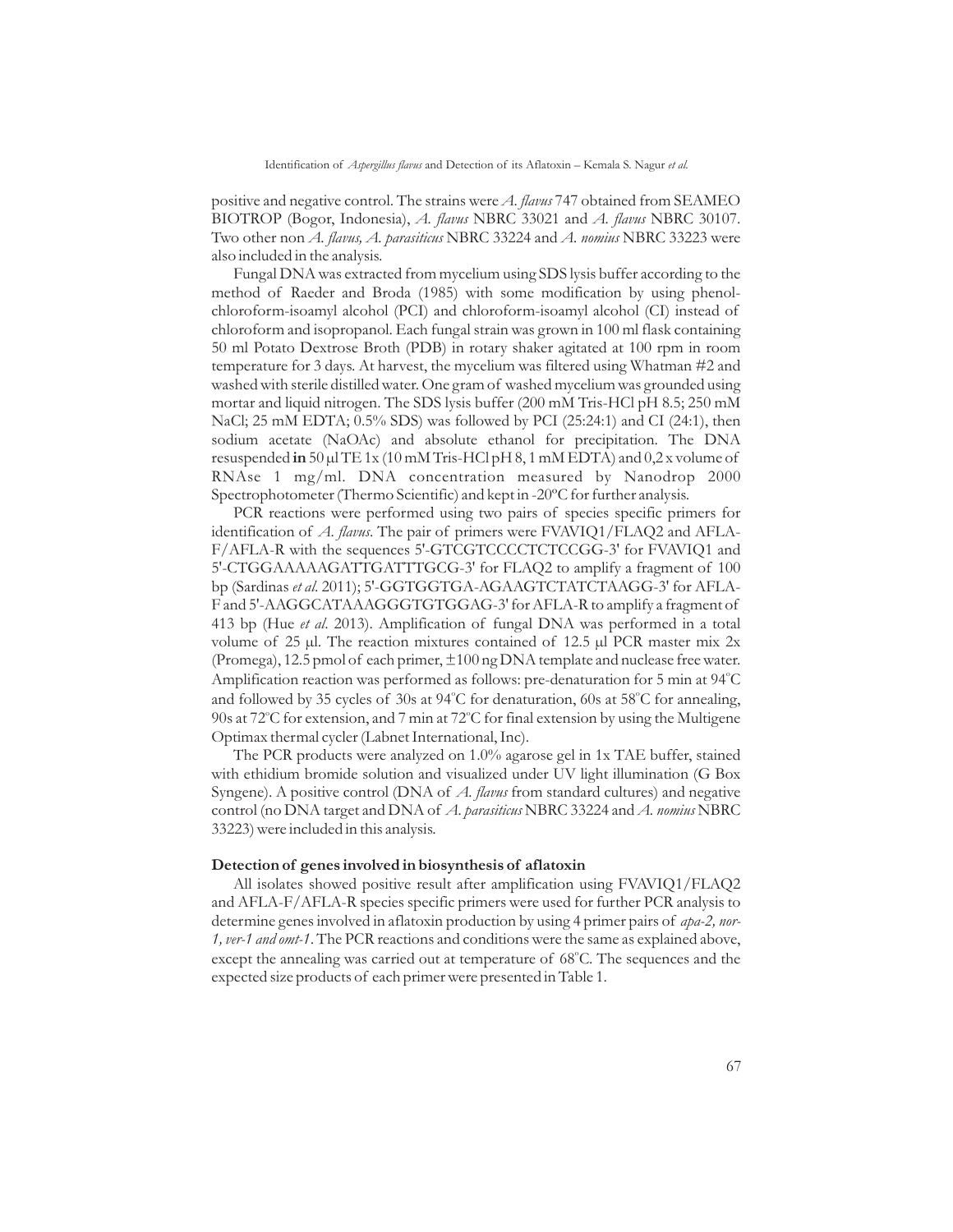|                   | aliatonii |                                     |             |
|-------------------|-----------|-------------------------------------|-------------|
| Primer<br>codes   | Targ      |                                     | <b>Size</b> |
|                   | et        | Sequence $(5' \quad 3')$            | products    |
|                   | gen       |                                     | (bp)        |
| apa2-F**          | a f R     | TAT-CTC-CCC-CCG-GGC-ATC-TCC-CGG     | 1032        |
| $apa2-R$          |           | CCG-TCA-GAC-AGC-CAC-TGG-ACA-CGG     |             |
| $nor1-F*$         | a f l D   | ACC-GCT-ACG-CCG-GCA-CTC-TCG-GCA-C   | 400         |
| $nor1-R$          |           | GTT-GGC-CGC-CAG-CTT-CGA-CAC-TCC-G   |             |
| $ver1-F**$        | aflM      | ATG-TCG-GAT-AAT-CAC-CGT-TTA-GAT-GGC | 895         |
| $ver1-R$          |           | CGA-AAA-GCG-CCA-CCA-TCC-ACC-CCA-ATG |             |
| $\text{omtl-F**}$ | a f l P   | GGC-CCG-GTT-CCT-TGG-CTC-CTA-AGC     | 1024        |
| $omt1-R$          |           | CGC-CCC-AGT-GAG-ACC-CTT-CCT-CG      |             |
|                   |           |                                     |             |

Table 1. Spesific primers used for detection of genes involved in biosynthesis of aflatoxin

References : \* Geisen (1996); \*\* Shapira (1996)

Three isolates were selected for sequence analysis using omt-1 primers based on sampling location and their ability to be amplified by four primers tested. The PCR products were sequenced by FirstBase services (Malaysia) using the same primer. DNA sequences of omt-1 gene were analyzed with the BioEdit Ver.7.0.0 (Hall 1999) and aligned using Clustal W (Thompson *et al.* 1994). Phylogenetic tree was performed by using neighbor-joining method model Kimura 2-parameter using MEGA 5 with 1000 bootstrap replications (Tamura et al. 2011). Based on previous study by Varga et al. (2011), no outgroup was chosen during the analysis of omt-1 gene because no sequences available from any other aflatoxigenic species outside Aspergillus section . *Flavi*

# **RESULTS AND DISCUSSION**

### **Isolation of Aspergillus flavus** group

Based on data obtained from thirty six samples of *peanut kernels*, roasted peanuts with skin pod, flour-coated peanuts, and branded *bumbu pecel* indicated that fungal colony was found only on peanut kernels. Number of fungal population based on viable count of specific colony showed that level of fungal infection was varied between locations. The number of colony range was  $0.01$ -5.52 x  $10^4$  cfu/g, the highest population was found on peanut kernels collected from Bogor followed by Depok and Jakarta areas (Table 2). This might be due to Bogor had higher humidity and rainfall compared to two other locations resulted in higher humidity in room storage and moisture content of peanut kernels. The relative humidity at the time of sampling in Bogor, Depok and Jakarta areas were 84%, 82% and 81%, respectively (BMKG 2013a,b), it would correlate with the moisture content of peanut kernels. Population of *A. flavus* in Bogor obtained in our study was  $5.52$  x  $10^4$  cfu/g, this was 10 fold higher with that of reported by Dharmaputra (2010) which showed the fungal population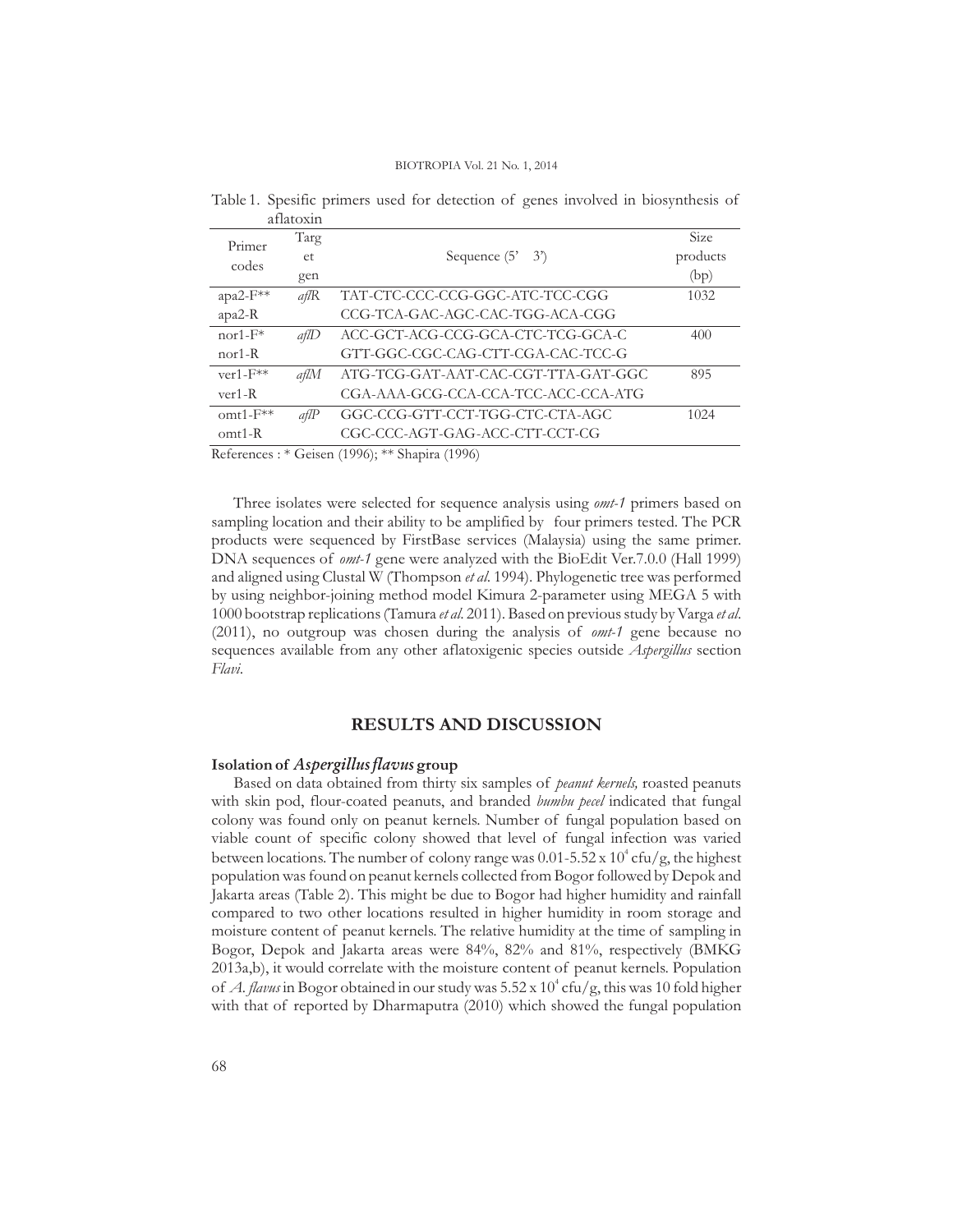Identification of Aspergillus flavus and Detection of its Aflatoxin - Kemala S. Nagur et al.

| Samples                                                                                                                            | Number of colony<br>(viable count, cfu $\bar{x}$ 10 <sup>4</sup> /gram) |                  |       |  |  |  |
|------------------------------------------------------------------------------------------------------------------------------------|-------------------------------------------------------------------------|------------------|-------|--|--|--|
|                                                                                                                                    | Jakarta                                                                 | Depok            | Bogor |  |  |  |
| Peanut kernels                                                                                                                     | 0.01                                                                    | 2.1              | 5.52  |  |  |  |
| Processed peanut products (roasted<br>peanuts with skin pod, flour-coated<br>peanuts, <i>bumbu pecel</i><br>(dry peanut)<br>sauce) | $\left( \right)$                                                        | $\left( \right)$ |       |  |  |  |

Table 2. Population of A. flavus group isolated from peanut and its processed products

collected from the same regency but different traditional markets location was 0.49 x  $10^4$  cfu/g. The traditional market (retailers) is the last distribution chain of the commodities before delivered to consumer. Long chain distribution before delivering to consumer had also made possibility the peanut kernels broken and were easier infected by fungi including aflatoxigenic fungi.

No colony was found in roasted peanuts with skin pod, flour-coated peanuts, and branded bumbu pecel samples in this study. This might be caused by heating of peanut kernels as raw material during the processing which could kill the fungi. Furthermore, this could also be due to the peanut kernels used as raw materials in factory that applied standardization method on production of processed peanut products that usually used the kernels directly from the farmers were sorted by the factory before their processing to the final products. Dharmaputra et al. (2013) reported that the populations of A. flavus in processed peanut products were relatively low, it was less than 1 cfu/g in fresh weight basis. The methods of postharvest handling from farmers up to retailers in market and the duration of storage were related to A. flavus infection and aflatoxin production particularly in peanut kernels (Dharmaputra et al. 2005).

#### **Fungal identification**

Eighteen out of 28 total fungal strains isolated from peanut kernels showed characteristic orange yellow reverse coloration on AFPA medium confirming that the isolates were strains of A. flavus group (Fig.1a). The 18 isolates had similar microscopic characteristics such as conidial shapes vary from spherical to elliptical, septate hyphae, and conidial heads uniseriate (phialides only) (Fig. 1b, c, d). The size of microscopic morphological structures of each isolates was shown in Table 3. To differentiate A. flavus from those of A. parasiticus based on morphological characteristics was not ease since it could give false positive result. Rodrigues et al. (2007) reported that the use of Scanning Electron Microscopy (SEM) for the conidial wall ornament examination was the primary character analysis for separation of the two species in morphological identification.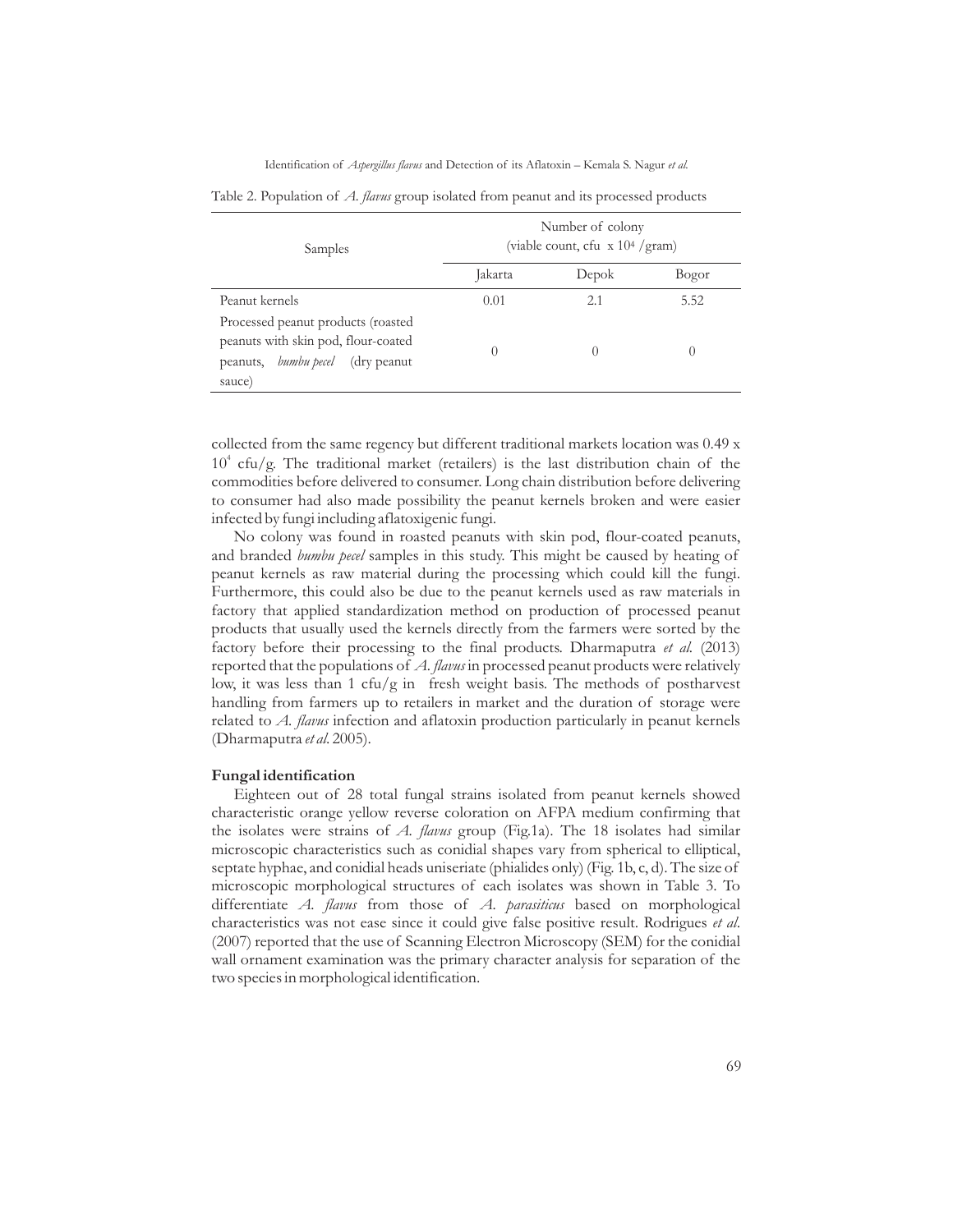

Figure 1. Macroscopic (a) and microscopic (b, c, d) of A. flavus group isolated from peanut kernels in Bogor, Depok and Jakarta

Table 3. Size of hypha, vesicle, phialid and conidium of Aspergillus flavus group isolated from peanut kernels in Bogor, Depok and Jakarta

| Isolates       | size $(\mu m)$ |         |           |         | Isolates<br>size $(\mu m)$ |         |         |           |         |
|----------------|----------------|---------|-----------|---------|----------------------------|---------|---------|-----------|---------|
| code           | Conidia        | Hypha   | Vesicle   | Phialid | code                       | Conidia | Hypha   | Vesicle   | Phialid |
| J <sub>1</sub> | $3 - 5$        | $5 - 7$ | $11 - 13$ | $6 - 7$ | <b>B</b> 6                 | $3 - 4$ | $6 - 7$ | $15-18$   | $5-6$   |
| 12             | $3-4$          | $3 - 5$ | $11 - 14$ | $6 - 7$ | B7                         | $3 - 4$ | $6 - 8$ | $15 - 17$ | $6 - 7$ |
| D1             | $3-4$          | $5 - 8$ | 14-17     | $7 - 8$ | B <sub>8</sub>             | $3 - 4$ | $7-8$   | 18-21     | $5-6$   |
| D2             | $3-4$          | $6 - 8$ | $15 - 20$ | $6 - 8$ | <b>B</b> 9                 | $3 - 4$ | $5 - 7$ | $15-19$   | $5 - 7$ |
| D <sub>3</sub> | $3 - 4$        | $6 - 7$ | $16-18$   | $5 - 7$ | <b>B10</b>                 | $4 - 5$ | $7-8$   | $16-19$   | $5-6$   |
| D4             | $3 - 5$        | $6 - 8$ | 14-28     | $6 - 8$ | <b>B11</b>                 | $3 - 4$ | $5-6$   | $15 - 17$ | $5-6$   |
| <b>B</b> 1     | $3-4$          | $5 - 8$ | 14-17     | $5-9$   | <b>B12</b>                 | $3 - 4$ | $5-6$   | 15-19     | $6 - 7$ |
| B <sub>2</sub> | $3-4$          | $5 - 7$ | $11 - 18$ | $5 - 8$ | 747*                       | $2 - 4$ | $4 - 8$ | 18-26     | $5 - 7$ |
| B <sub>3</sub> | $3-4$          | $5-6$   | 15-17     | $5 - 6$ | 33021*                     | $3 - 5$ | $4-6$   | $15 - 22$ | $6 - 8$ |
| <b>B4</b>      | $3 - 4$        | $6 - 8$ | $16-18$   | $5 - 6$ | 30107*                     | $3 - 5$ | $4 - 7$ | $17 - 21$ | $5-6$   |
| B5             | $3 - 5$        | $6 - 8$ | 14-18     | $5-6$   |                            |         |         |           |         |

(\*) = standard cultures of positive *A.flavus*

Further identification using molecular analysis by species specific primer showed that all isolates produced amplicon size of about 100 bp for FVAVIQ1/FLAQ2 primer and 413 bp for AFLA-F/AFLA-R (Fig. 2). Both primers were also successfully amplified the positive control cultures of  $A$ . flavus  $747, A$ . flavus NBRC 33021, and  $A$ . flavus NBRC 30107, but failed to amplify A. parasiticus NBRC 33224 and A. nomius 33223 as negative control (Fig 3a and 3b). Molecular analysis indicated that all 18 isolates were A. flavus species. Our results were in agreement with the finding repoted by Sardinas et al. (2011) and Hue et al. (2013) who tested the same species specific primers pairs on several species of Aspergillus spp. non A. flavus. The FVAVIQ1/FLAQ2 primer pair did not amplify DNA of A. flavus group such as A. , *tamarii A. bombycis, A. fumigatus, A.terreus, A. niger, A. tubingensis, A. carbonarius, A. japonicus* and  $A$ . *ochraceus* (Sardinas *et al*. 2011), and AFLA-F/AFLA-R  $\,$  did not amplify the DNA of *A. parasiticus, A. oryzae, A. niger and A. candidus* (Hue *et al.* 2013).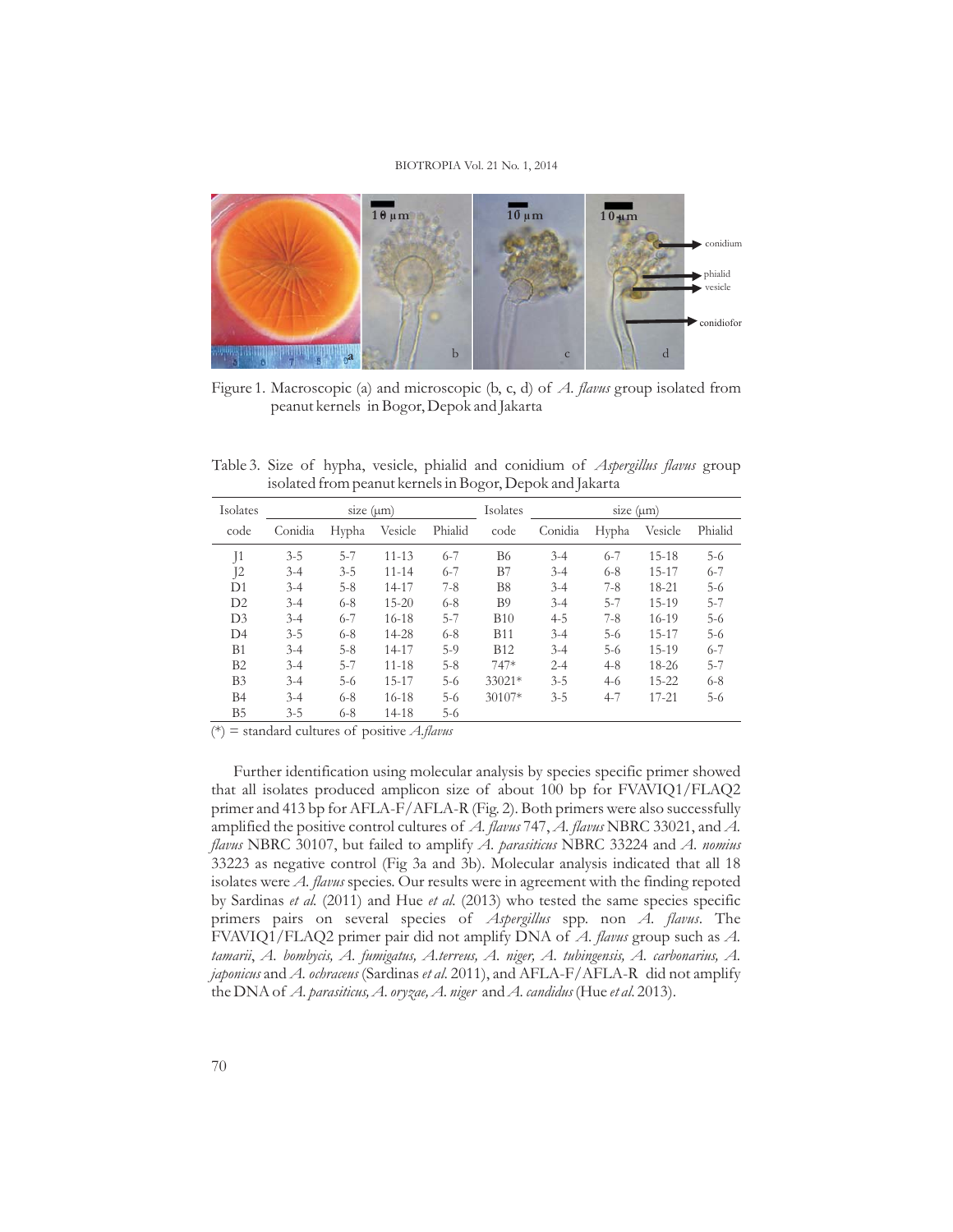Identification of Aspergillus flavus and Detection of its Aflatoxin - Kemala S. Nagur et al.



Figure 2.Agarose gel electrophoresis of PCR products from 18 DNA isolates using species specific primers of FVAVIQ1/FLAQ2 (a) and AFLA-F/AFLA-R (b) (M: marker 1 kb; lane 1-18: samples)



Figure 3. Agarose gel electrophoresis of PCR products from 5 DNA isolates using species specific primers of FVAVIQ1/FLAQ2 (a) and AFLA-F/AFLA-R (b) (M: marker 1 kb; lane 1-2 : standard cultures of A. flavus, 3: A. flavus from samples; 4-5: standard cultures of A. parasiticus and A. nomius)



Figure 3.Agarose gel electrophoresis of PCR products from 18 DNA isolates using specific primers. for *apa-2* (a) nor-1 (b) ver-1 (c) omt-1 (d) (M: marker 1 kb; lane 1-18: samples)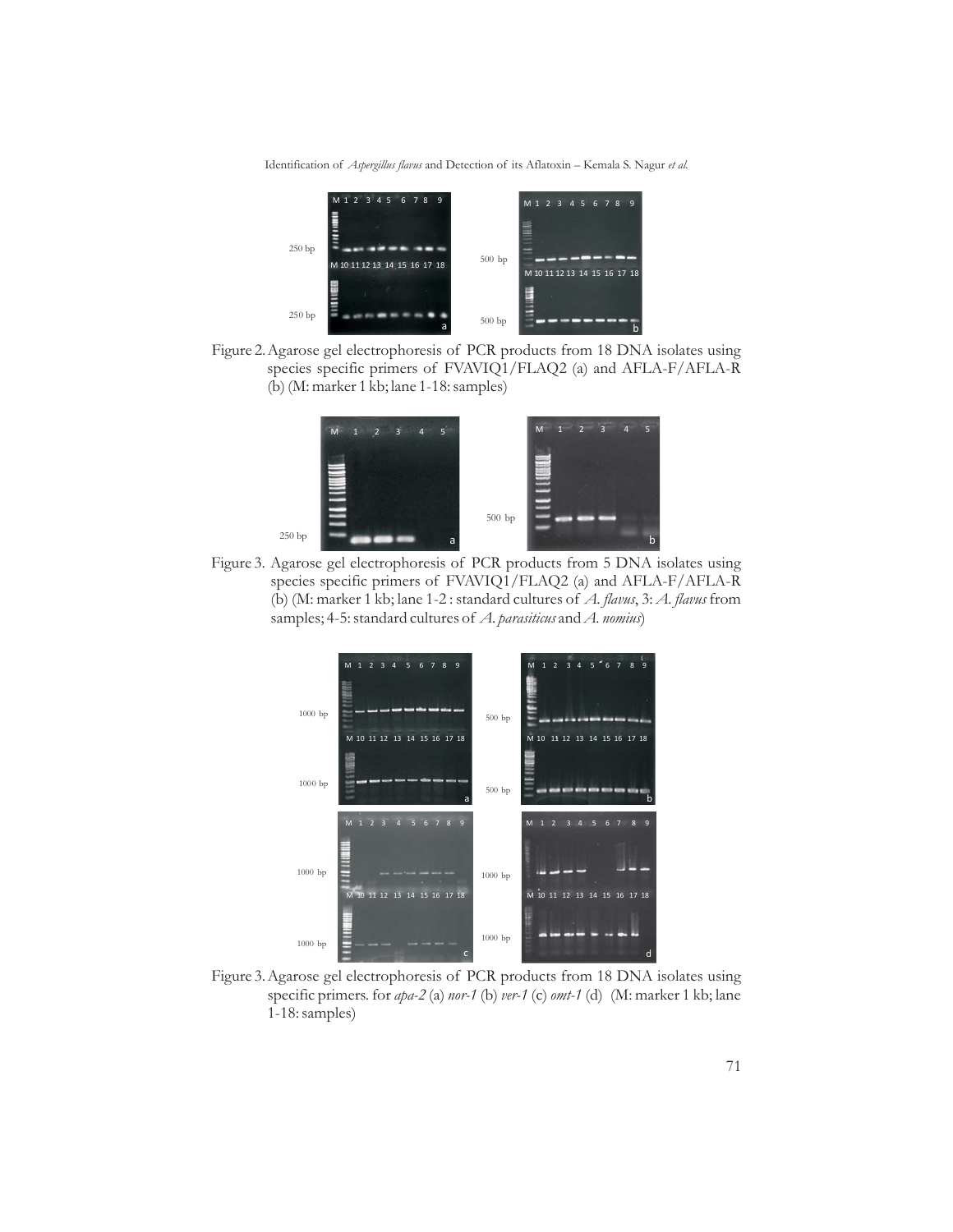### **Detection of aflatoxin genes**

The population of A. flavus is not always correlated with aflatoxin production, it depends on the strain whether or not the fungi carried out aflatoxin producer gene in their genome. Detection of aflatoxin genes on isolated A. flavus were carried out using 4 primer pairs in this study to detect genes involved in the aflatoxin biosynthetic pathway (Fig. 4). The two primers *apa-2 and nor-1* was successfully amplified all 18 isolates and standard cultures of A. flavus, whereas, omt-1 genes detected 15 isolates and 2 standard cultures, *ver-1 genes detected 13 isolates* and 2 standard cultures (Table 4).



Figure 4. The phylogenetic tree of *A.flavus* B1, *A. flavus* B2 and *A. flavus* D1 based on omt-1 sequence by Neighbor Joining method model Kimura 2-parameter with 1000 bootstrap replications. Bootstrap values (<50%) are not shown

Table 4. The presence of the target genes involved in aflatoxin biosynthesis of *Aspergillus flavus*species

|                                      |                | Ttarget gene       |         |              |          |                    | Code                   | Target genes |         |         |        |
|--------------------------------------|----------------|--------------------|---------|--------------|----------|--------------------|------------------------|--------------|---------|---------|--------|
| Code of<br>N<br>A. flavus<br>$\circ$ | apa-<br>2      | nor<br>$-1$        | ver-    | $omt$ -<br>1 | $\rm No$ | of<br>A.<br>flavus | apa-<br>$\overline{2}$ | nor<br>$-1$  | $ver-1$ | $omt-1$ |        |
| 1                                    | J <sub>1</sub> | $^{+}$             | $^{+}$  |              | $^{+}$   | 11                 | B <sub>5</sub>         | $^{+}$       | $^{+}$  | $^{+}$  | $^+$   |
| $\overline{2}$                       | Ī2             | $^{+}$             | $^{+}$  | $\sim$       | $^{+}$   | 12                 | <b>B</b> <sub>6</sub>  | $^{+}$       | $^{+}$  | $^{+}$  | $^+$   |
| 3                                    | D1             | $^{+}$             | $^{+}$  | $^{+}$       | $^{+}$   | 13                 | B7                     | $^{+}$       | $^{+}$  |         | $^{+}$ |
| $\overline{4}$                       | D2             | $^{+}$             | $^{+}$  | $^{+}$       | $^{+}$   | 14                 | B <sub>8</sub>         | $^{+}$       | $^{+}$  | $^{+}$  | $^+$   |
| 5                                    | D <sub>3</sub> | $^{+}$             | $^{+}$  | $^{+}$       | ٠        | 15                 | B <sub>9</sub>         | $^{+}$       | $^{+}$  | $^{+}$  | $^+$   |
| 6                                    | D <sub>4</sub> | $^{+}$             | $^{+}$  | $^{+}$       | -        | 16                 | <b>B10</b>             | $^{+}$       | $^{+}$  | $^{+}$  | $^+$   |
| 7                                    | B <sub>1</sub> | $^{+}$             | $^{+}$  | $^{+}$       | $^{+}$   | 17                 | <b>B11</b>             | $^{+}$       | $^{+}$  | $^{+}$  | $^+$   |
| 8                                    | B <sub>2</sub> | $^{+}$             | $^{+}$  | $^{+}$       | $^{+}$   | 18                 | <b>B12</b>             | $^{+}$       | $^{+}$  |         |        |
| 9                                    | B <sub>3</sub> | $^{+}$             | $^{+}$  | ۰            | $^{+}$   | 19                 | 747*                   | $^{+}$       | $^{+}$  | $^{+}$  | ٠      |
| 10                                   | <b>B4</b>      | $\hspace{0.1mm} +$ | $\,+\,$ | $^{+}$       | $^{+}$   | 20                 | 33021<br>$\ast$        | $^{+}$       | $^{+}$  | $^{+}$  | $^+$   |

(+) : detected; (-) : not detected; (\*) : standard cultures of positive *A. flavus*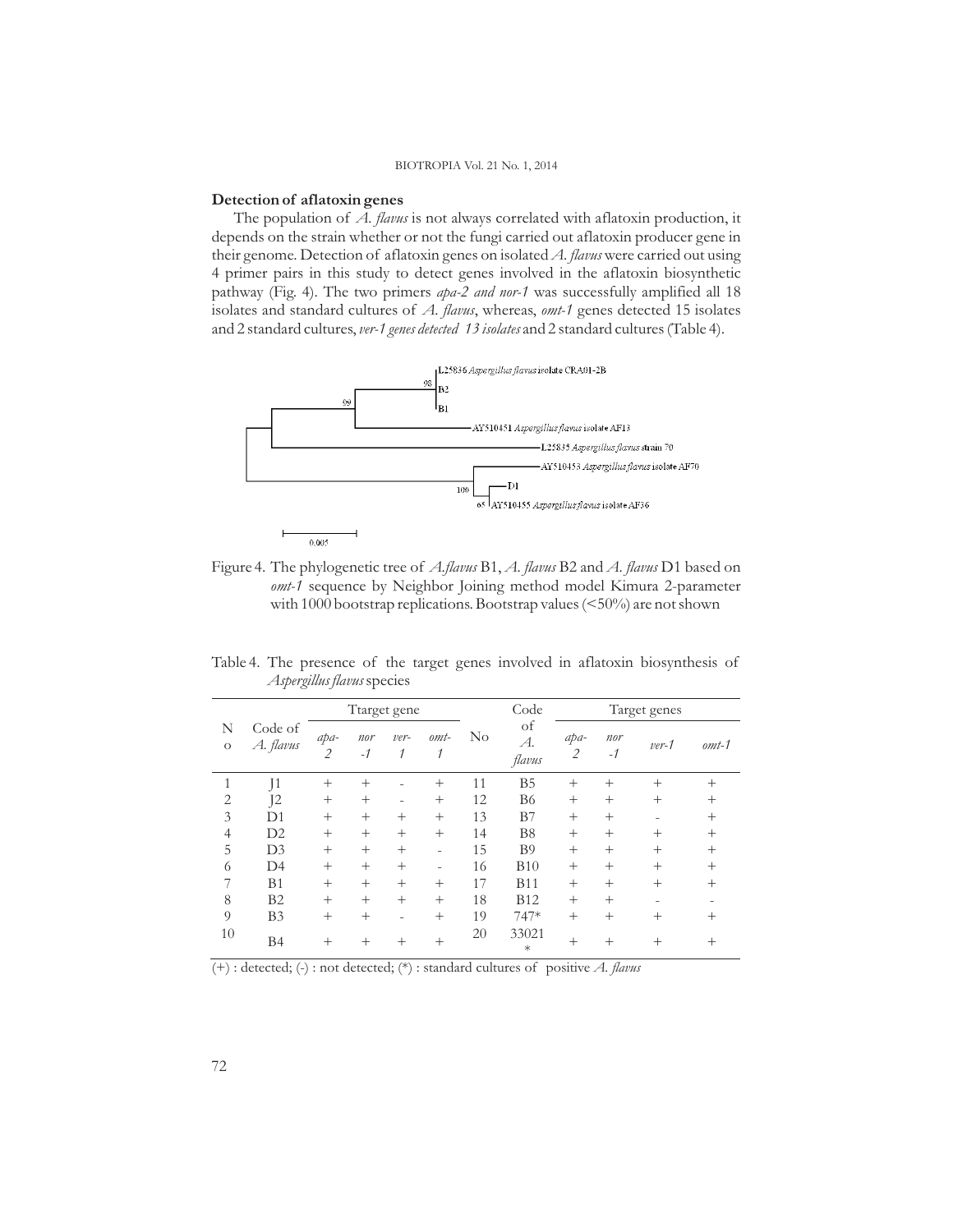Identification of Aspergillus flavus and Detection of its Aflatoxin - Kemala S. Nagur et al.

In previous study, the A. flavus isolated from peanut from north Vietnam showed that the ver-1 gene was the most representative (82%) followed by nor-1, omt-1 and apa-2 genes (73%, 70% and 67%, respectively) (Pham & Dam 2010), while in India, the *aflR* (apa-2) and omt genes appeared on 80% of peanut samples (Somashekar et al. 2004). Our study indicated that all 18 isolates were carrying aflatoxin producer genes. The information from this study could be used as early detection to determine which strain of A. flavus that had potentially as aflatoxin producer. Further study is needed to analyze the aflatoxin expression genes of A. flavus. The gene expression is depending on several conditions such as transcriptional regulatory factors, physiological response and environmental factors (pH, water activity (a<sub>n</sub>) and temperature) (Schmidt & Geisen 2009; Abdel-Hadi et al. 2010).

Further analysis using sequences analysis for omt-1 genes which taking part at the end of aflatoxin biosynthesis pathway revealed that isolates A. flavus B1 and A. flavus B2 were more closely related to A. flavus isolate CRA01-2B, while isolate, A. flavus D1 was more closely related to A. flavus isolate AF36 (Fig. 5). A. flavus isolate CRA01-2B is isolate that had been used for study on biosynthesis aflatoxin pathway while A. flavus isolate AF 36 is non-carcinogenic and had been used as biopesticides for controlling aflatoxin contamination in cotton seed (Yu et al. 1995b, Ehrlich & Cotty 2004). The  $omt-1$  gene (=  $omt$  A) was one of many genes involved in the aflatoxin biosynthetic pathway.

# **DISCUSSION**

A. flavus was only found at peanut kernels samples and 18 isolates were obtained in this study identified by morphological and moleculer analysis. The apa-2 and nor-1 detected in 18 isolates, the omt-1 detected in 15 isolates (83.3%) while ver-1 gene detected in 13 isolates (72.2%). Only 11 isolates had all 4 genes involved in biosynthesis aflatoxin pathway.

### **ACKNOWLEDGEMENTS**

This research was funded by I-MHERE (Indonesia Managing Higher Education for Relevance and Efficiency) B2.1 on International Standardization of IPBCC on year of 2012.

#### **REFERENCES**

- Abdel-Hadi A. Carter D, Magan A. 2010. Temporal monitoring of the *nor-1 (aflD)* gene of *Aspergillus flavus* in relation to aflatoxin B1 production during storage of peanuts under different water activity levels. J Appl Microbiol 109:1914-1922.
- Bhatnagar D, Cary J, Ehrlich K, Yu J, Cleveland T. 2006. Understanding the genetics of regulation of aflatoxin production and *Aspergillus flavus* development. Mycopathol 262:255266.

BMKG. 2013a. Analisis hujan bulan Januari 2013 dan prakiraan hujan bulan Maret, April dan Mei 2013. Buletin BMKG. Stasiun Klimatologi Darmaga. Bogor.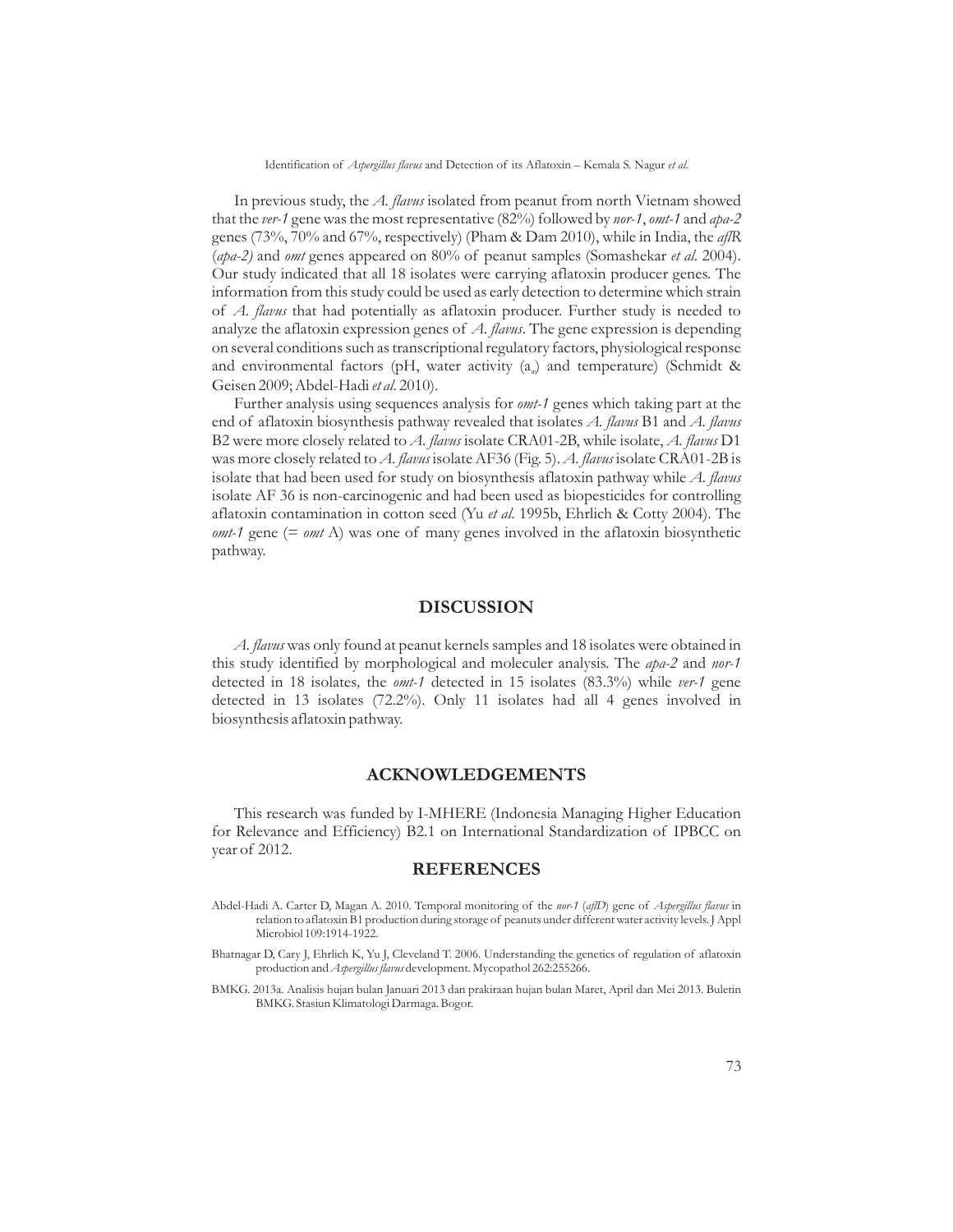- BMKG. 2013b. Analisis hujan bulan maret 2013, iklim mikrobulan Maret 2013, prakiraan hujan bulan Mei, Juni dan Juli 2013 Propinsi Banten dan DKI Jakarta. Buletin BMKG. Stasiun Kilimatologi Pondok Betung. Tangerang.
- Chang P, Skory D, Linz J. 1992. Cloning of a gene associated with aflatoxin B1 biosynthesis in *Aspergillus* . Curr Genet 21:231-233. *parasiticus*
- Dharmaputra OS, Retnowati I, Ambarwati S, Maysra E. 2005. *Aspergillus flavus* infection and aflatoxin contamination in peanut at various stages of the delivery chains in Cianjur Regency, West Java, Indonesia. Biotropia 24:1-19.
- Dharmaputra OS, Retnowati I, Ambarwati S. 2007. *Aspergillus flavus* infection and aflatoxin contamination in peanuts at various stages of the delivery chains in Wonogiri regency, Central Java, Indonesia. Biotropia  $14.9 - 21$
- Dharmaputra OS, Retnowati I, Ambarwati S, Windyarani A. 2010. *Aspergillus flavus* population and aflatoxin B content of raw peanut kernels collected from traditional markets in Bogor, West Java, Indonesia. [abstract]. International Mycotoxin Conference MycoRed 2010. p 135.
- Dharmaputra OS, Ambarwati S, Retnowati I, Windyarani A. 2013. *Aspergillus flavus* population and aflatoxin B content in processed peanut products in municipility of Bogor, West Java, Indonesia. Biotropia 20: 81- 88.
- Ehrlich KC, Cotty PJ. 2004. An isolate of *Aspergillus flavus* used to reduce aflatoxin contamination in cottonseed has a defective polyketide synthase gene. Env Biotechnol 65: 473-478.
- Farber P, Geisen R, Holzapfel W. 1997. Detection of aflatoxigenic fungi in figs by a PCR reaction. Int J Food Microbiol 36:215-220.
- Geisen R. 1996. Multiplex polymerase chain reaction for the detection of potential aflatoxin and sterigmatocystin producing fungi. Syst Appl Microbiol 19: 388392. *.*
- Hall TA. 1999. BioEdit: A user-friendly biological sequence analysis program for windows 95/98/NT. *Nucl Acids* 41:95-98. *Symp Ser*
- Hue NT, Nhien NH, Thong PM, Thanh CN, An PV. 2013. Detection of Toxic *Aspergillus* Species by a Multiplex PCR. In : Toi et al, editor. 4<sup>th</sup> International Conference on Biomedical Engineering in Vietnam. p 184-189 (IFMBE Proceedings; 40).
- JECFA (Joint FAO/WHO Expert Committee on Food Additives). Evaluation of certain food additives and contaminants: WHO Technical Report Series. Geneva; 1997.
- Liu B, Chu F. 1998. Regulation of af/R and its product, AflRS, associated with aflatoxin biosynthesis. Appl Environment Microbiol 64:3718-3723.
- Manonmani HK, Anand S, Chandrashekar A, Rati ER. 2005. Detection of aflatoxigenic fungi in selected food commodities by PCR. Process Biochem 40:2859-2864.
- NMKL. 2004. *Aspergillus flavus* and A. *parasiticus*. Determination in food and feed. The Nordic Committee on Food Analysis. No. 177.
- Pham XH, Dam QH. 2010. Detection of Aflatoxin Producing *Aspergillus flavus* on Peanut from the North of Vietnam by Multiplex PCR. J Biol 52: 54-59.
- Pitt JI, Hocking AD, Glenn DR, 1983. An improved medium for the detection of *Aspergillus flavus* plus A. . J Appl Bacteriol 54: 109-114. *parasiticus*
- Pitt JI. 2000. Toxigenic fungi and mycotoxins. Brit Med Bull 56:184-192.
- Pitt JI, Hocking AD. 2009. *Fungi and Food Spoilage*, 3<sup>rd</sup> ed . New York: Springer
- Raeder U, Broda P. 1985. Rapid preparation of DNA from filamentous fungi. Lett Appl Microbiol 1:17-20.
- Communicating current research and educational topics and trends in applied microbiology. p 527-534 (Formatex). *Rodrigues P et al. 2007. Identification and characteristics of Aspergillus flavus and aflatoxin. In : Vilas AM, editor.*
- Sardinas N, Vasquez C, Gil-Serna J, Gonzãlez-Jaen MT, Patino B, 2011. Specific detection and quantification of As*pergillus flavus* and *Aspergillus parasiticus* in wheat flour by SYBR® Green quantitative PCR. Int J Food Microbiol 145, 121-125.